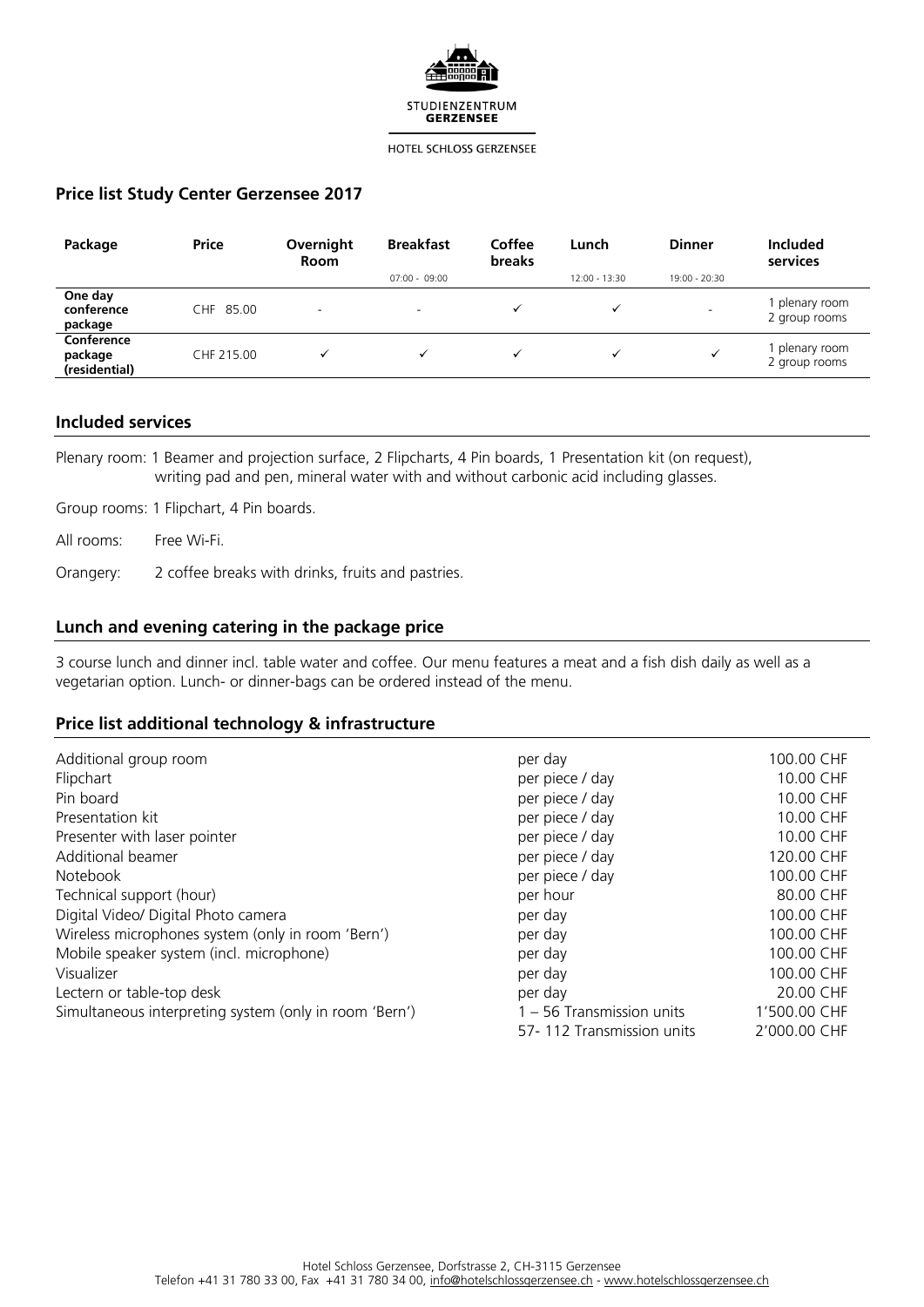

# **Rooms**

The renovated hotel rooms feature a balcony or terrace with a view of the natural surroundings or garden. Our comfortable beds promise a restful sleep. The rooms are equipped with TV, radio, telephone, safe, free Wi-Fi, electric kettle, bath or shower/toilet and a hair dryer.

# **Room rates**

| Breakfast (without overnight stay)                                                                | 19.00 CHF       |
|---------------------------------------------------------------------------------------------------|-----------------|
| Lunch or Dinner (3 course menu, table water included)                                             | 39.00 CHF       |
| Single room incl. breakfast                                                                       | 120.00 CHF      |
| Double room incl. breakfast                                                                       | 190.00 CHF      |
| Double room incl. breakfast single occupancy                                                      | 170.00 CHF      |
| Double room incl. breakfast single occupancy with conference package                              | 250.00 CHF      |
| Seminar package for double occupancy per person                                                   | 200.00 CHF      |
| Accompanying person of a Seminar quest in double room incl. Breakfast                             | 75.00 CHF       |
| Children in their parents room (extra bed) $-$ Up to 3 years                                      | 45.00 CHF       |
| Rollaway bed incl. breakfast                                                                      | 60.00 CHF       |
| 'Stöckli' (1 double room, 1 single room, 1 bathroom, kitchen & large living room) incl. breakfast | 400.00 CHF      |
| 'Stöckli' (2 double rooms, 1 single room, 2 bathrooms, office, kitchen & large living room)       | *500.00 CHF     |
| Rent for the entire hotel including 54 seminar packages                                           | **11'500.00 CHF |

\* In case of booked seminar packages the price per night for the 'Stöckli' is reduced by CHF 110.00.

\*\* Rental breaks of less than 5 days cannot be taken into account when renting the whole hotel with 54 seminar packages.

# **Welcome Coffee - Strengthened in the day**

| Juice, mineral water, coffee, milk drinks and tea<br>crispy butter and corn croissants, various buns                                                                   | per person          | 10.00 CHF             |  |  |
|------------------------------------------------------------------------------------------------------------------------------------------------------------------------|---------------------|-----------------------|--|--|
| Coffee in the plenary room                                                                                                                                             |                     |                       |  |  |
| Nespresso machine installed in the plenary room.<br>Set-up and dismantling including cleaning of the coffee machine<br>Coffee capsule including coffee cream and sugar | per machine<br>each | 80.00 CHF<br>2.50 CHF |  |  |
| Powerfood and Powerdrinks in the plenary room – Energy boost during the meeting                                                                                        |                     |                       |  |  |

| Homemade Power lemonade with honey, 'refreshing in a healthy way' | per liter | 12.00 CHF |
|-------------------------------------------------------------------|-----------|-----------|
| Homemade seasonal fruit juice                                     | per liter | 15.00 CHF |
| Power bars                                                        | per bar   | 2.50 CHF  |
| Fruit basket                                                      | per fruit | 1.50 CHF  |
| Lindt LINDOR assorted chocolate truffles                          | each      | 1.50 CHF  |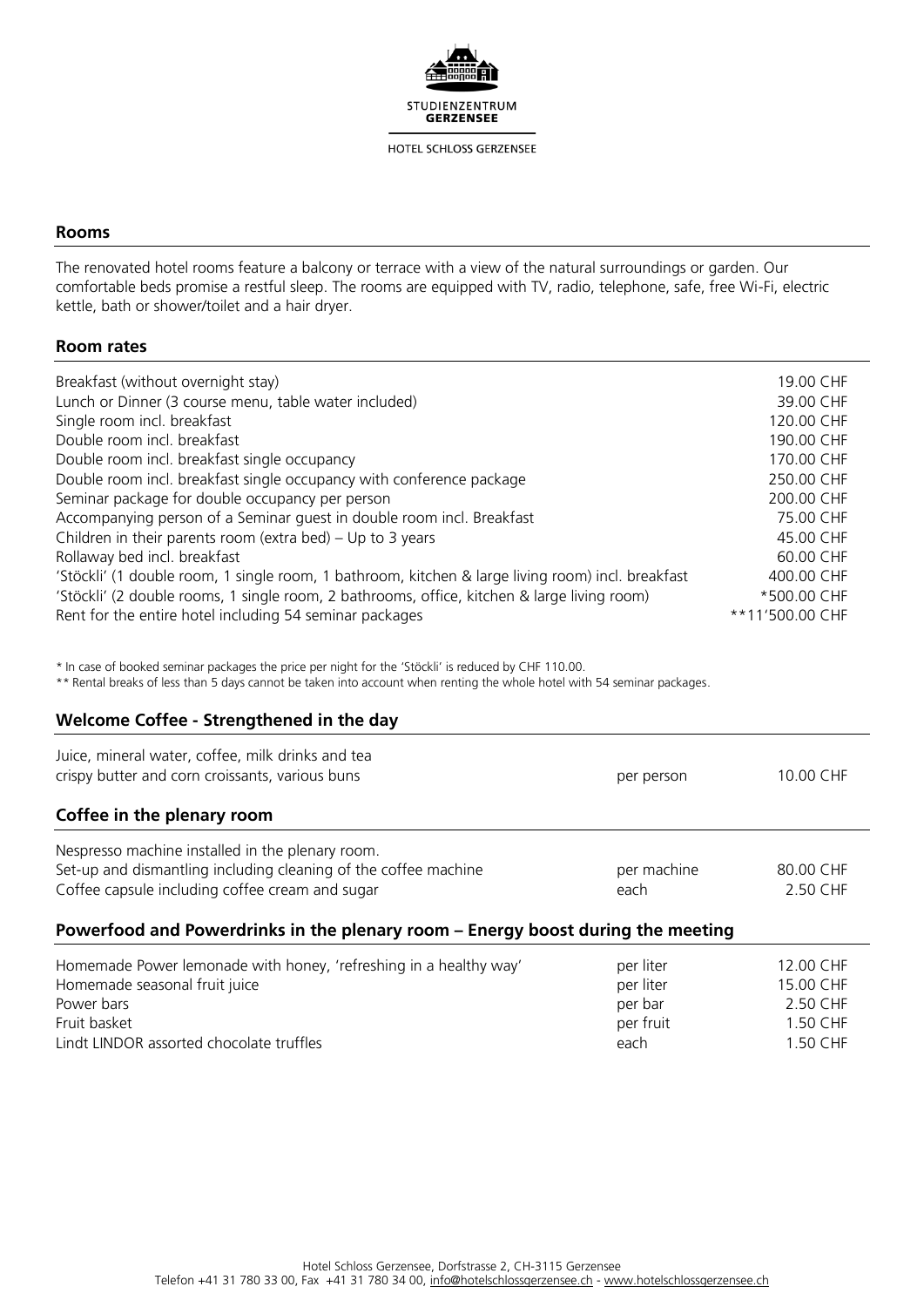

### **General Terms and Conditions**

#### **1 Business opening hours and services**

#### **1.1 Business opening hours**

Hotel Schloss Gerzensee is open from Monday to Friday ongoing from 7:00 am to 6:00 pm and, upon request, also on weekends and in the evening.

### **1.2 Restaurant and banquet operation**

Daily set menus are offered in the restaurant from Monday to Friday, or banquet menus for groups. The hotel is open on weekends for events involving 15 people or more and/or overnight stays.

# **2 General conditions**

### **2.1 Reservations**

Reservations of rooms and hotel rooms, as well as agreements for other services, are considered definite upon receipt of the order confirmation.

#### **2.2 Billing times / Technical issues**

Our facilities are available to you throughout the entire rental period. For use of the facilities beyond the times agreed to (e.g. for setting up on the previous day) rent will be charged according to the pricelist. Prices for services by our technicians and all other technical aids are found on our pricelist.

### **2.3 Obligations**

To ensure the smooth running of your event, we expect to receive all pertinent information regarding the setting up of the facilities, the necessary technical aids and the detailed programme agenda 30 days in advance, at the latest.

Deviations or changes will be billed according to the cancellation conditions.

## **2.4 Receptions and banquets / Number of guests**

Hotel Schloss Gerzensee is to be informed of the approximate number of guests 10 working days in advance of the event.

The number of guests notified two days before the event will form the basis for billing.

#### **3 Billing and payment conditions**

#### **3.1 Billing**

Unless otherwise agreed with the event holder, all defined services will be booked to the total bill. All additional services (phone conversations made from rooms, consumption at the bar, etc.) will be billed to each guest/participant upon departure. The holder of the event shall be liable in the event of non-payment of such bills.

Services ordered yet not used during the event, as well as no-shows, will be billed at 100%.

Unforeseen additional expenses during the event, which were not listed in writing, will be billed according to the expense incurred.

#### **3.2 Payment conditions**

Unless other special, written agreements have been made, the following payment conditions apply:

Two months in advance of the event, Hotel Schloss Gerzensee bills 25% of the anticipated total costs. The final bill must be paid within 30 days of the billing date.

Billing is made in CHF, including VAT.

### **4 The bringing of food and beverages**

The event holder, their participants and guests may only bring food and beverages to Hotel Schloss Gerzensee upon prior written agreement. A service fee to cover the general costs will be charged in such cases (e.g. corkage fee).

#### **5 Fireworks**

Sky lanterns, open fires and all fireworks (except for fountains) are not permitted on the property of Schloss Hotel Gerzensee.